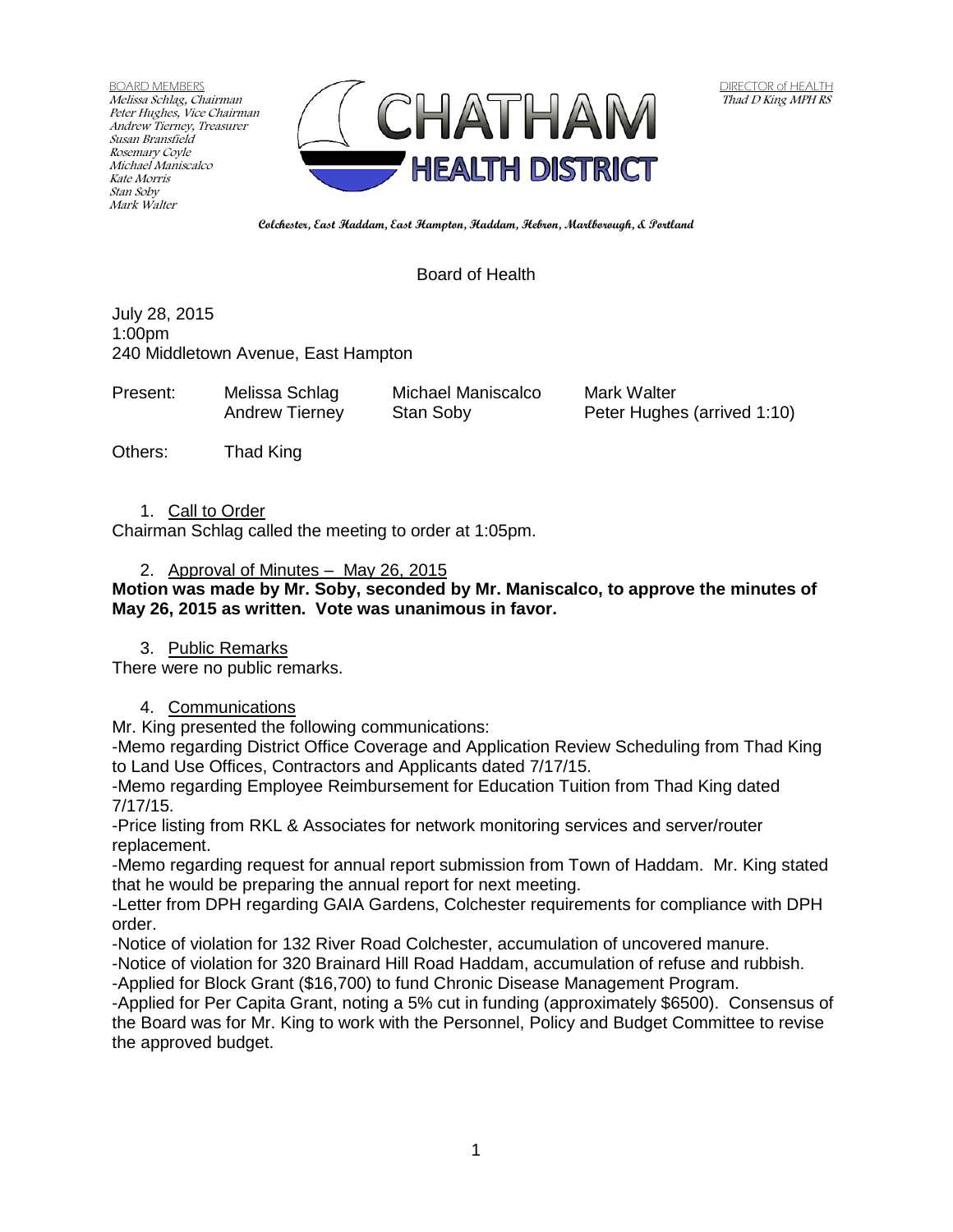## 5. Director of Health Report

## Interim Budget Report

Mr. King presented the Board with an interim budget report. Based on current revenue and expenses the District bottom line is approximately \$52,600. Final closeout should be ready for next meeting. Mr. King noted that there was a significant increase in services for the month of June.

Mr. King stated that we received a quote from our auditors doubling what we had paid last year. Mr. King has requested a quote from a firm that currently conducts the audit for Farmington Valley Health District for a much lower cost.

## 6. Executive Session – Personnel Matter

### **Motion was made by Chairman Schlag, seconded by Mr. Tierney, to move Item 6 to Item 10. Vote was unanimous in favor.**

# 7. Committee Reports

# **Environment**

Mr. Walter briefed the Board on the discussions from the last committee meeting; low turnout for septic installer training, Food Service Regulation effective July 1 – farmers markets changes have been a challenge, a new cottage food public act, recent power outages (all food establishments effected were visited for compliance), new regulation 19-13B-101 regarding private well water standards.

## **Community**

Mr. King briefed the Board on the discussions from the last committee meeting; nurses job description, revised contract for flu clinics. These items should be added to New Business for next meeting. Flu clinics are scheduled to begin mid-September and will run through mid-November with two clinics being held in each town.

# 8. Old Business

There was no old business to discuss.

# 9. New Business

Mr. King stated that one of the District vehicles went in for repair. The recommendation was that the vehicle was unsafe to drive due to rotting frame. Mr. King did find a Ford Fiesta on the State Bid Contracts for \$13,600. Discussion was held regarding maintenance cycles, condition of other vehicles, funds available, developing a replacement plan, alternative purchases (off lease), and option of trade in or donate.

### **Motion was made by Mr. Hughes, seconded by Mr. Walter, to authorize Mr. King to negotiate the purchase of a vehicle (either through the State Bids Contracts or off lease) not to exceed the \$13,600. Vote was unanimous in favor.**

Mr. Tierney inquired as to the status of the schedule for certifying our most recent sanitarians. Mr. King stated that one of them is currently preparing to test.

Mr. Soby thanked Mr. King and Mr. Mitchell for their prompt assistance with recent water quality issues at GAIA Gardens.

### **Motion was made by Mr. Tierney, seconded by Mr. Walter, to invite Mr. King and enter into executive session. Vote was unanimous in favor.** Executive Session commenced at 2:20pm.

Executive Session concluded at 3:15pm.